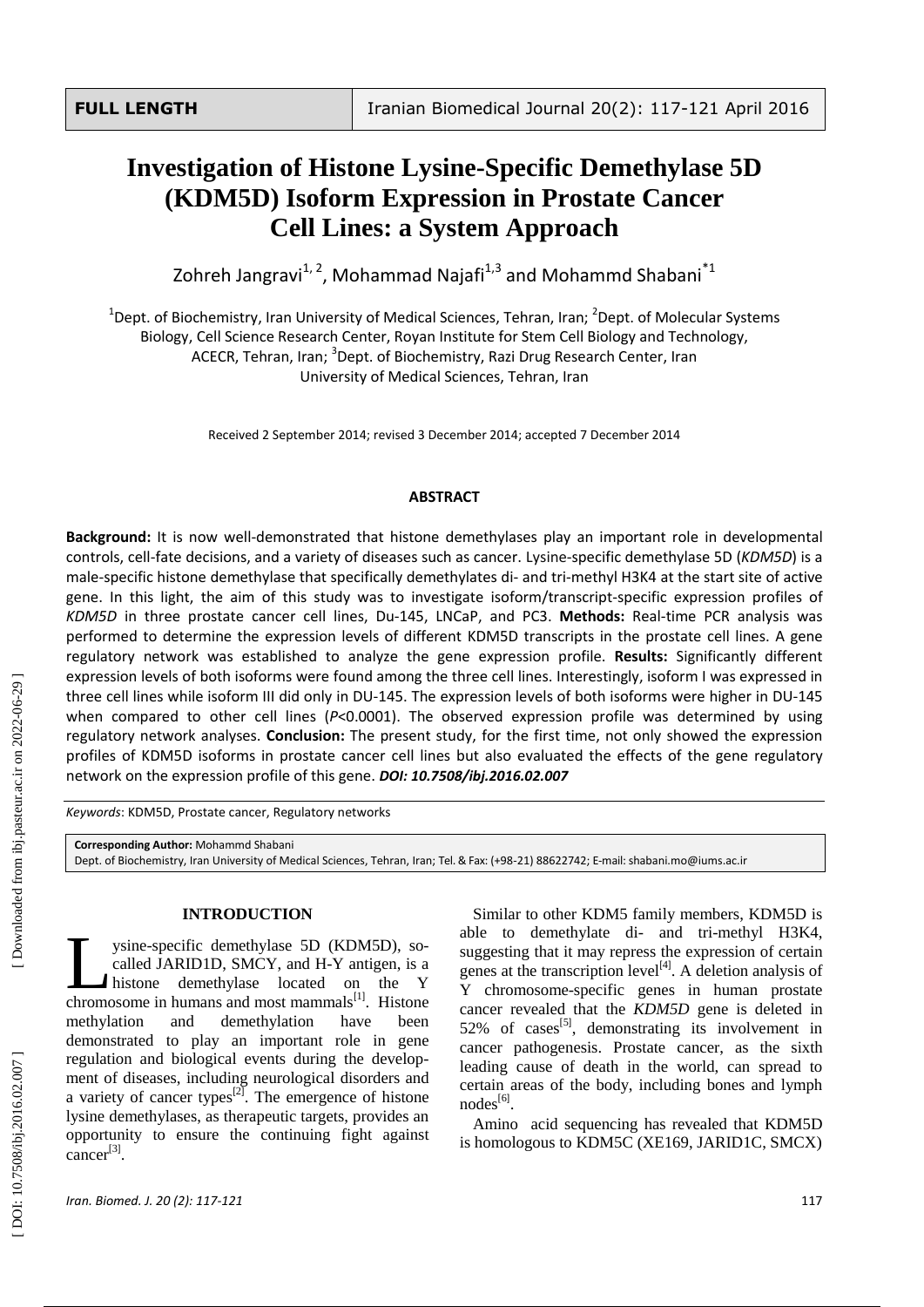

**Fig. 1.** Three splice variants of KDM5D based on Ensembl database search. All isoforms have a common transcriptional start site but different numbers of exons. The difference in the number of exons has been marked with dashed box. The site of primers are shown in the Figure. Dashed lines  $($   $-\cdot \cdot \cdot \cdot )$  indicate the exon site. Sequences of primers are highlighted with arrow. Slashed  $(\frac{1}{\sqrt{2}})$  lines show the intron position.

with 86% identity and 91% similarity $^{[7]}$ . On the one hand, the same evolutionary origin implicates a functional equivalence of  $SMCY/SMCX^{[1,8]}.$ 

Figure 1 shows multiple transcript variants encoding three different isoforms. KDM5D isoform transcripts are found to be predominantly expressed in all male tissues. Most tissues, except spleen, exhibit differential expression of KDM5D transcript [ 7 ] . Alternative splicing of mRNA precursors allows many gene products with different functions to be produced from a single -coding sequence. In fact, this is one of the most significant aspects by which the genome acquires the ability to prime complex functional response s to different growth factors and environmental stimuli<sup>[9]</sup>. Several different mechanisms can contribute to changes in the regulation of transcript expression. Altered expression profiles or point mutations in components of the splicing machinery lead to different splicing patterns. An alteration in alternative splicing program s can be attributed to different diseases such as cancer<sup>[9,10]</sup>.

The principal aim of this study was to investigate the KDM5D isoform -specific expression pattern in three human prostate cancer cell lines (DU -145, PC3, and LNCaP) with different behaviors in tumourgenicity and other properties (Table 1). Furthermore, a gene regulatory network was established to evaluate the expression changes of factors corresponding to KDM5D , based on the microarray data and transcription factor profiles.

## **MATERIALS AND METHODS**

Prostate cancer cell lines, Du-145, LNCaP, and PC3, obtained from the National Cell Bank of Iran (Pasteur

Institute of Iran, Tehran) , and cultured in RPMI 1640 medium (Gibco RL, Grand Island, NY) supplemented with 10% fetal bovine serum, 100 U/ml penicillin, 1% glutamine, and 1% non -essential amino acids in a humidified atmosphere containing  $5\%$  CO<sub>2</sub>. All of the cells were seeded at 60% to 80% confluency.

### **RNA extraction and real -time PCR analysis**

Total RNA was extracted using Trizol reagent (Invitrogen, Carlsbad, CA, USA). The integrity and quality of RNA samples were assessed by a Nanodrop (ND -1000) spectrophotometer. Reverse transcription was carried out using M -MuLV reverse transcriptase (Fermentas Inc., MD, USA ) from 1 µg of total RNA , according to the manufacturer's protocol. Quantitative real -time PCR was performed to determine the expression of the KDM5D isoform with the SYBR Green PCR master mix (Applied Biosystems, Foster City, CA, USA) using an Applied Biosystems 7900 instrument. Relative mRNA levels were calculated using the comparative CT method as described by the manufacturer (Applied Biosystems, Foster City, CA, USA) with beta -actin as an internal control for normalization. Primer sequences used for quantitative real -time PCR are listed in Table 2.

**Table 1.** Some properties of prostate cancer lines used in this study

| <b>Tumorgenicity</b> | Y<br>chromosome | Androgen<br>sensitivity |
|----------------------|-----------------|-------------------------|
| High                 | delete          | insensitive             |
| moderate             | intact          | insensitive             |
| low                  | intact          | sensitive               |
|                      |                 |                         |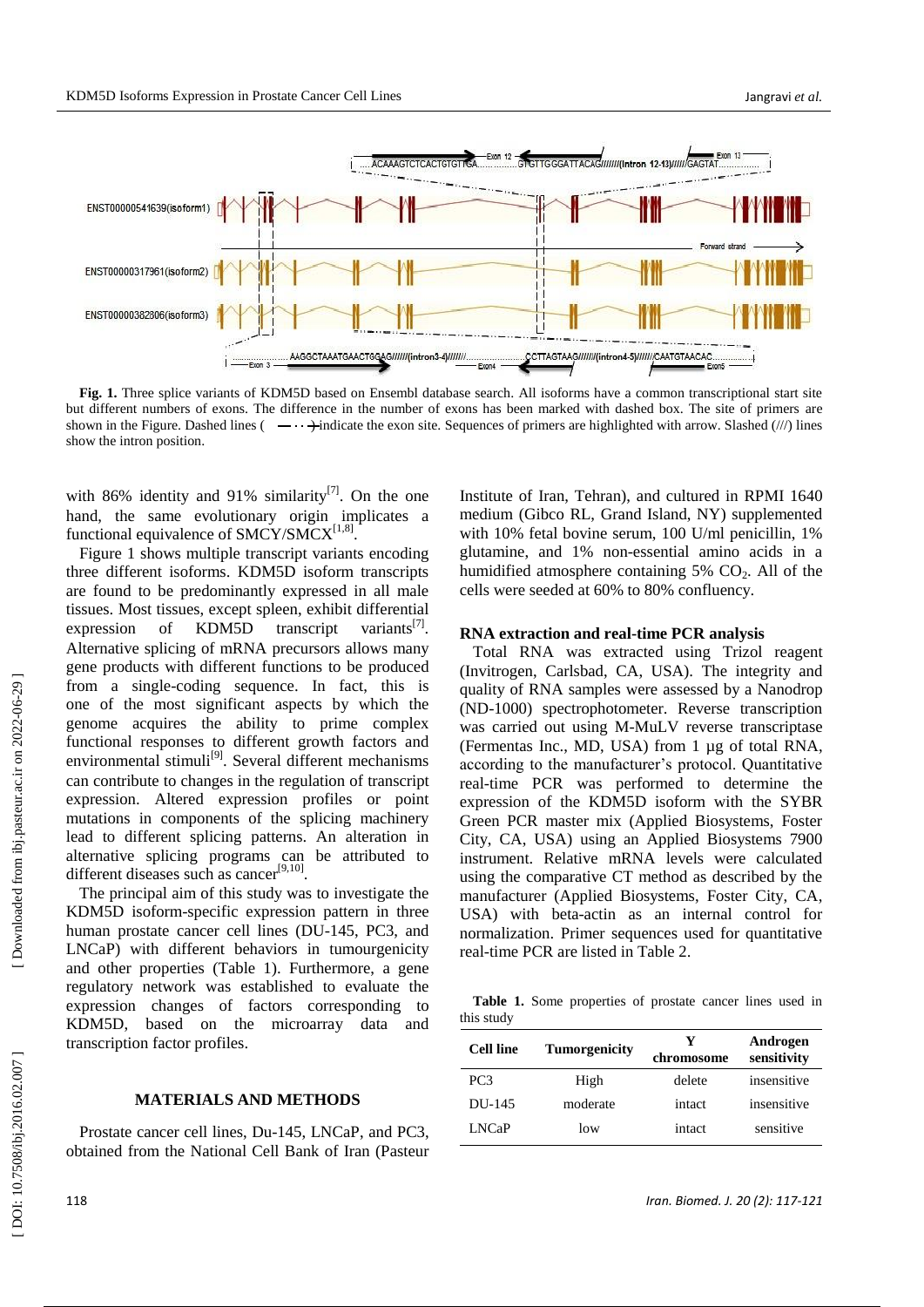| Gene           | Ref Sequence no. | Forward primer $(5' \text{ to } 3')$ | Reveres primer $(5' \text{ to } 3')$ |
|----------------|------------------|--------------------------------------|--------------------------------------|
| KDM5D-isoform1 | NM 001146705     | ACAAAGTCTCACTGTGTTGA                 | ATACTCCTGTAATCCCAACAC                |
| KDM5D-Isoform3 | NM 001146706     | AAGGCTAAATGAACTGGAG                  | GTGTTACATTGCTTACTAAGG                |
| B-Actin        | NM 001101        | TCCCTGGAGAAGAGCTACG                  | GTAGTTTCGTGGATGCCACA                 |

#### **Table 2.** Primer sequences

The primers were designed by Primer 3 (v. 2.2.3) and checked by NCBI primer BLAST

## **Construction of gene regulatory network**

The Transfac data related to KDM5D was primarily extracted and then merged with protein -protein interaction (PPI) networks from PPI databases using Cytoscape software (ver. 3.1.1). The data extracted directly from the GEO records , GSE33455 and GSE32474, were transformed to the network nodes. The network edges were created according to the combined scores obtained from PPI data.

## **Statistical analys i s**

All experiments were performed in triplicates , and the results were expressed as mean ± standard deviation (SD). Statistical analyses were performed using one -way ANOVA, followed by Tukey's post test. *P*<0.05 was considered to be statistically significant.

## **RESULTS**

## **Expression of KDM5D isoforms in prostate cancer cell lines**

Real -time RT -PCR analysis was performed to determine the expression level s of different KDM5D transcripts in prostate cell lines, LNCaP, DU -145, and PC3 cells. Interestingly, the same expression pattern was found in both isoforms studied. As shown in Figure 2, the expression levels of these two isoforms in DU -145 cell line were found to be higher than the other cell lines ( *P*<0.0001). KDM5D isoform I showed a minimum expression value in the prostate cancer cell lines PC3 and LNCaP, as illustrated in Fig. 2a. Furthermore, the expression level of isoform I in LNCaP was more than the cancer cell line PC3 (*P*<0.006). More importantly, KDM5D isoform III was expressed only in DU -145 but not in PC3 and LNCaP, as depicted in Fig. 2b .

## **Network analysis**

To explain different expression patterns among different cell lines, we established a gene regulatory network corresponding to *KDM5D* gene expression in the cell lines. As shown in Figure 3, the networks share the same topology so that the size of nodes involved directly in KDM5D (including PCGF6, ZFX, RPS4X, USP9X , and E2F6) is not different between the cell lines. In addition, no significant dynamic difference was found between the networks. The edges between nodes representing individual molecular reactions were the same between the networks.



**Fig. 2 .** Relative expression of a) KDM5D isoform 1 and b) KDM5D isoform 3. Experiments were carried out in triplicate, and data were presented as mean  $\pm$  SD. Both of isoforms are expressed in DU-145 higher than the other cell lines (P<000.1). The expression level of isoform1 in LNCAP is more than PC3 cell line ( *P*<00.6).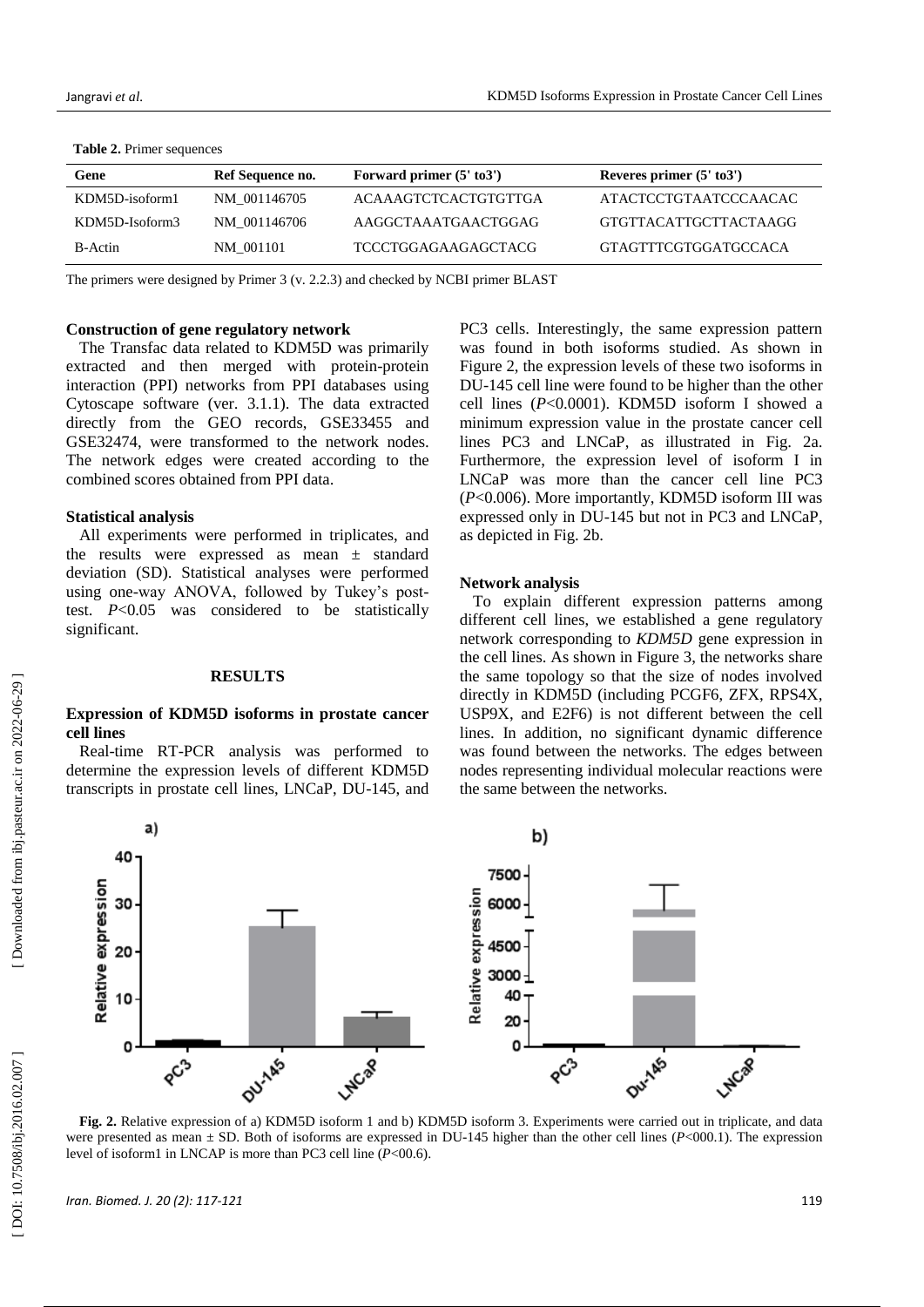

Fig. 3. Gene regulatory network in a) PC3 and b) DU-145 cell lines. Green nodes and edges represent the lowest expression, red nodes and edges show the highest expression and the other colors indicate expression values between maximum and minimum. Size of nodes also indicate the level of gene expression s. Thickness of edges indicates the combined scores.

## **DISCUSSION**

In the present study, the specific primers for quantitative RT -PCR were developed to detect KDM5D isoforms - I and -III, and to investigate their expression pattern in the prostate cancer cell lines. Isoforms I and III encode proteins with a predicted molecular mass of 174 and 177 kDa, respectively, as a result of which Western -blot could not discriminate between the two isoforms .

It is well -known that isoform -level expression profiles provide better discrimination between cancer and non -cancer cells , as compared to the gene -level expression profiles. This is because of the fact that mammalian genes utilize different promoter elements and alternative splicing processes in various tissues, developmental stages, and cell lines<sup>[11]</sup>. However, the findings from the present study demonstrated that there is a significant difference in the expression level of both isoforms among different prostate cancer cell lines with different properties (Table 1). In addition, there is strong evidence that protein networks, including regulatory protein s, have the ability to determine the expression profile. To explain the different expression patterns between androgeninsensitive prostate cancer cell lines Du -145 and PC3, a *KDM5D* gene regulatory network was established based on the PPI data merged with Transfac data. Interestingly, no significant difference was found in network topology and dynamic output between the two

cell lines. A network topology defines the connection between nodes while a dynamic gene network describe s the change of gene expression at a given  $time^{[12]}$ .

Lau and  $\text{Zhang}^{[13]}$  reported the expression of *KDM5D* and some Y chromosome genes in the cell line PC3. However, cytogenetic evidence demonstrated the lack of Y chromosome detection in the cell line. Therefore, they concluded that the aberrant expression of *KDM5D* and other Y chromosome genes in the cell line PC3 indicate that a part of the chromosome is in fact more likely to have been retained (or translocated to other chromosomes) in its genome. Nevertheless, we still cannot rule out the possibility that the RT -PCR products might be derived from the transcripts of the respective X alleles or homologues.

A comparison between nodes and edges in the regulatory network in PC3 and DU -145 (Fig. 3) showed that there is no significant difference between regulatory networks governing the expression pattern of KDM5D in the prostate cancer cell lines studied. The results from this study demonstrated that the difference in the expression between cell lines is not relate d to that found in a regulatory factor. However, the aberrant expression of KDM5D derived from transcripts of the respective X alleles or homologues may be able to explain the difference in expression patterns of the cell lines .

The same expression pattern of two isoforms was found in Du -145 while the expression level of isoform